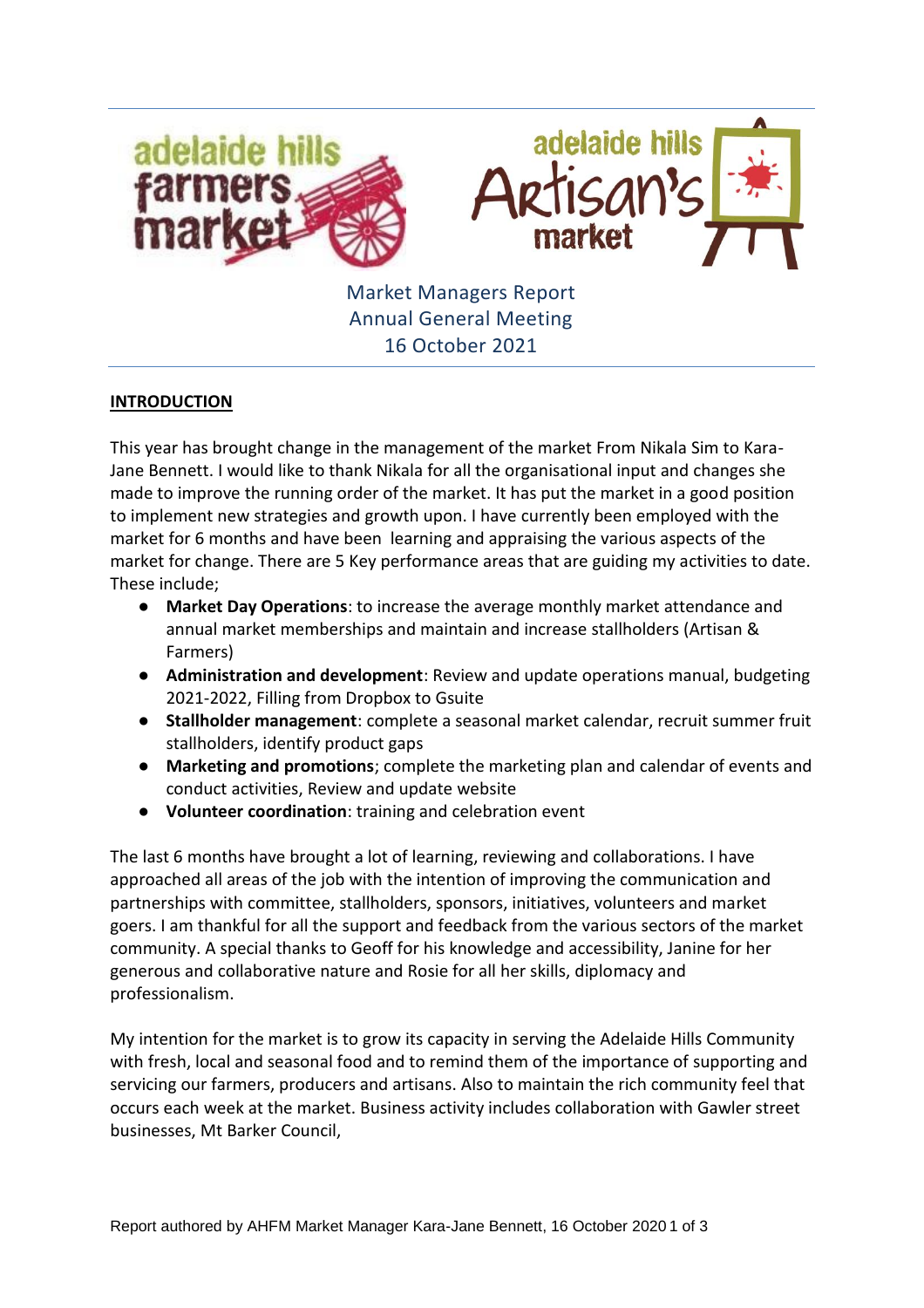## **Manager Activities and KPI 2021-2022**

| KPI's                                    | 2020 (12mths)                                                                                              | 2021 (6mths -April-Oct)                                                                                                                                                                                                                                                                                                                                                                                                                                              |
|------------------------------------------|------------------------------------------------------------------------------------------------------------|----------------------------------------------------------------------------------------------------------------------------------------------------------------------------------------------------------------------------------------------------------------------------------------------------------------------------------------------------------------------------------------------------------------------------------------------------------------------|
| <b>Market Day</b><br><b>Operations</b>   | - No stallholders<br>approve to trade=<br>71<br>-Active<br>membership=445<br>-avg no of member<br>sign 100 | - No of stallholders approved to trade=77<br>(Farmers: 45) Artisan (32) approve to trade.<br>We have had 65 expression of interest inquiries<br>since April due to the online inquiry process that<br>was set up on the website.<br>- Active memberships= 380<br>- Avg no of market goers at market=285<br>-avg no of member sign ins=88<br>-2 set up contractors                                                                                                    |
| <b>Administration and</b><br>development |                                                                                                            | -Updated operations manual<br>-Updated the gsuite filing system and archival<br>documents<br>-Budget for 2021-2021<br>-finalised and created working databases<br>-rules and regultations and other policy<br>distribution<br>-industry networking and vendor scouting<br>-cleaned and organised shed.                                                                                                                                                               |
| <b>Stallholder</b><br>management         |                                                                                                            | -Establish seasonal market calendar<br>-gap assessment: seasonal produce, beef, more<br>speciality produce<br>-average stallholder attendance/month=27<br>-stallholder incentive activities<br>-introduce new stallholder invoicing<br>-community tent initiative                                                                                                                                                                                                    |
| <b>Marketing and</b><br>promotions       |                                                                                                            | -Newsletter content changes<br>-AHFM survey 165 responses<br>-Completing marketing plan and event calendar-<br>15/10/2021<br>-Grant for World Food day celebration March 2022<br>-Gawler st sponsorship and collaboration activities<br>-Community market membership recruitment<br>days.<br>-Video, photo and blog material-getting<br>completed.<br>-Website upgrade with individual vendor portals<br>-4 demonstrations at the market<br>-return of the kids tent |
| Volunteer<br>coordination                |                                                                                                            | Volunteer celebration event<br>3 new volunteers                                                                                                                                                                                                                                                                                                                                                                                                                      |